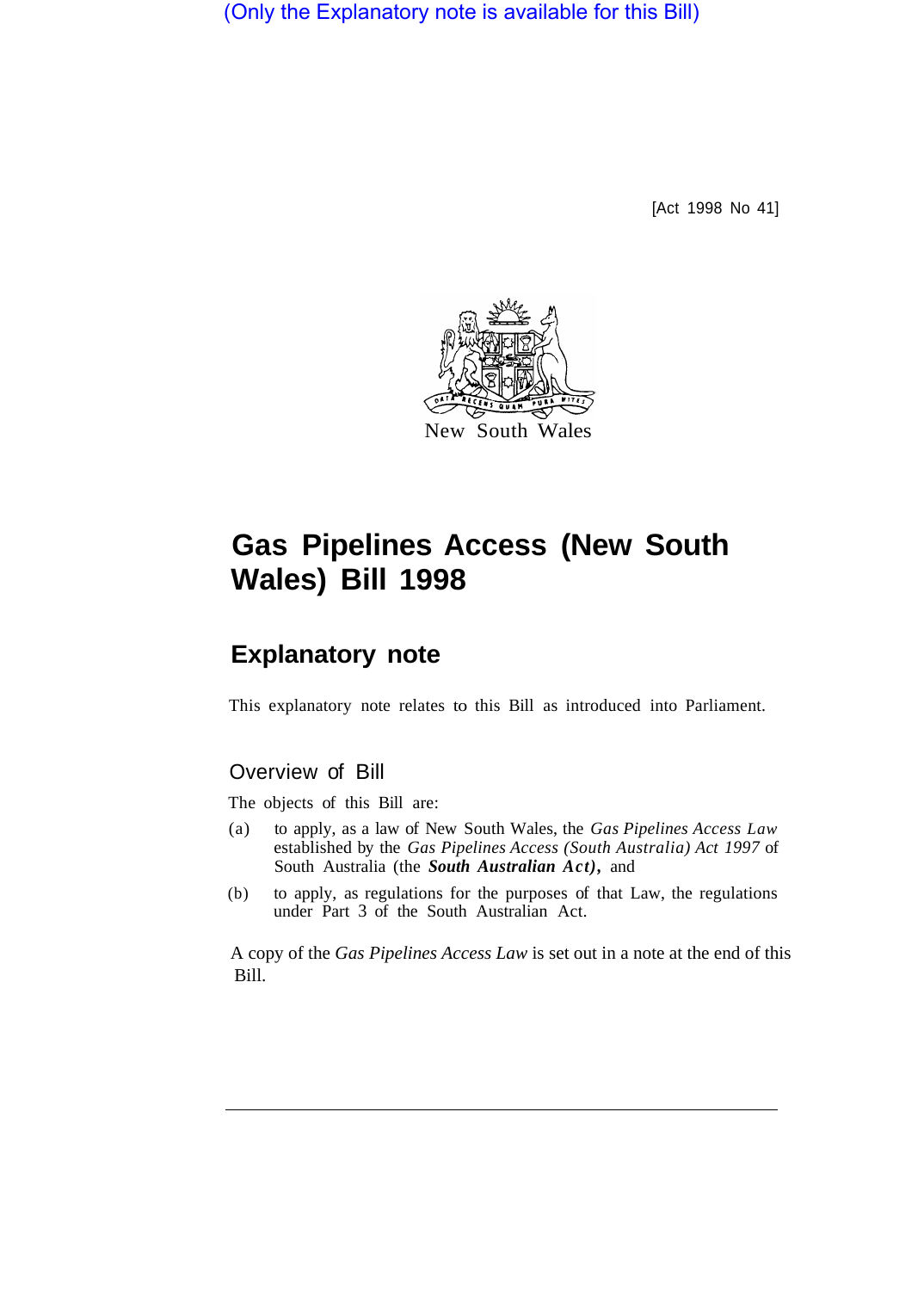Explanatory note

## Outline of provisions

#### **Part 1 Preliminary**

**Clause 1** sets out the name (also called the short title) of the proposed Act.

**Clause 2** provides for the commencement of the proposed Act on a day or days to be appointed by proclamation.

**Clause 3** defines certain words and expressions used in the proposed Act.

**Clause 4** provides that the proposed Act, the *Gas Pipelines Access Law*  established by the South Australian Act (the *Gas Pipelines Access (New South Wales) Law)* and the regulations under Part 3 of the South Australian Act (the *Gas Pipelines Access (New South Wales) Regulations)* bind the Crown.

**Clause 5** provides that the proposed Act, the *Gas Pipelines Access (New South Wales) Law* and the *Gas Pipelines Access (New South Wales) Regulations* apply in the coastal waters of New South Wales.

**Clause 6** states that it is the intention of Parliament that the proposed Act, the *Gas Pipelines Access (New South Wales) Law and the Gas Pipelines Access (New South Wales) Regulations* should, as far as possible, have extra-territorial operation.

#### **Part 2 Gas Pipelines Access (New South Wales) Law and Gas Pipelines Access (New South Wales) Regulations**

**Clause 7** applies, as a law of New South Wales. the *Gas Pipelines Access Law* established by the South Australian Act. The applied Law is to be referred to as the *Gas Pipelines Access (New South Wales) Law.* 

**Clause 8** applies. as regulations for the purposes of the *Gas Pipelines Access (New South Wales) Law,* the regulations in force under Part 3 of the South Australian Act. The applied regulations are to be referred to as the *Gas Pipelines Access (New South Wales) Regulations.* 

**Clause 9** defines certain expressions that occur in the *Gas Pipelines Access (New South Wales) Law* and the *Gas Pipelines Access (New South Wales) Regulations* (being expressions whose meaning necessarily varies according to the jurisdiction within which they are being applied) for the purposes of their application within New South Wales.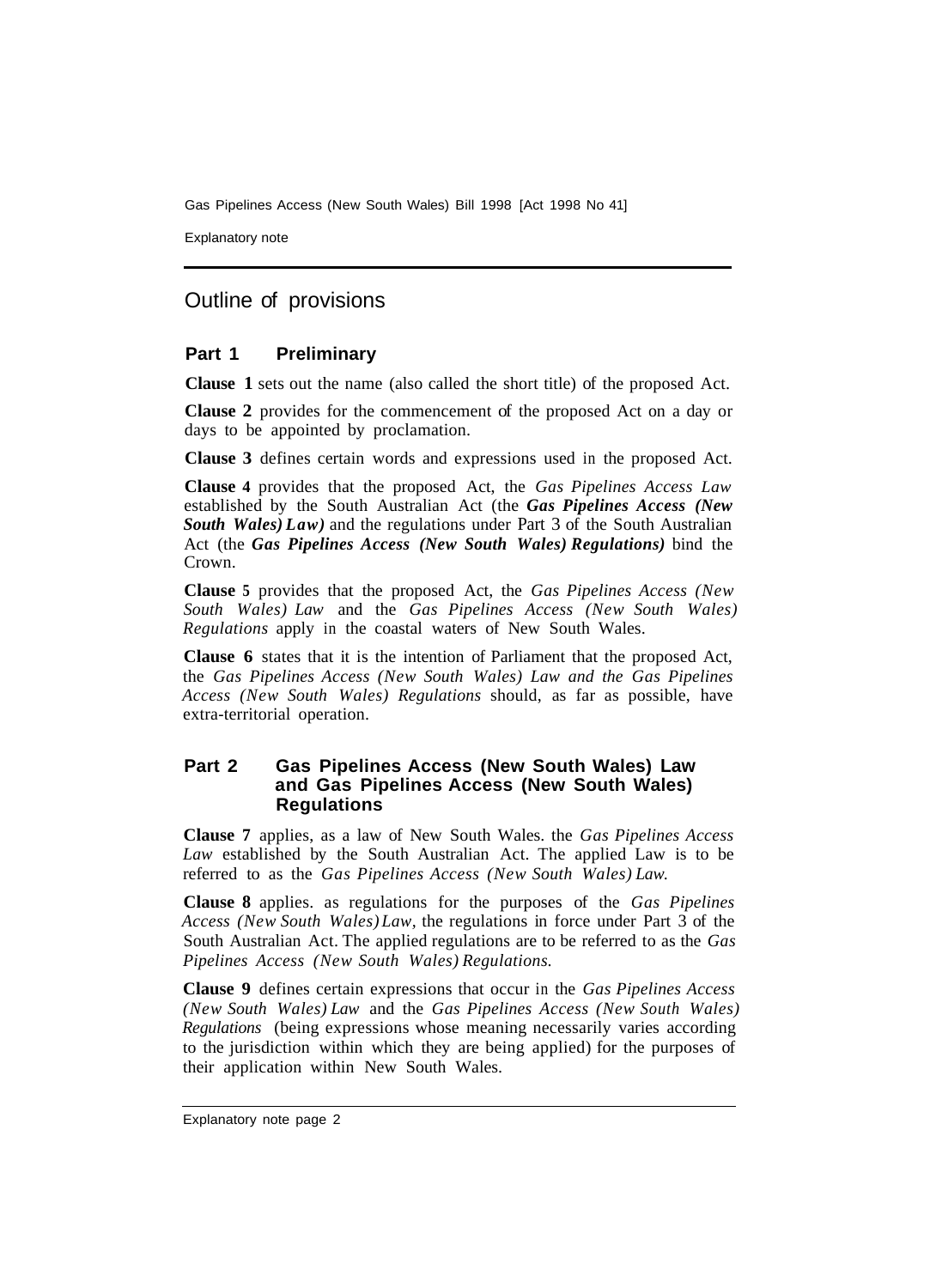Explanatory note

#### **Part 3 National administration and enforcement**

#### **Division 1 Conferral of functions and powers**

**Clause 10** confers on certain Commonwealth authorities those functions that are expressed to be conferred on them by the *Gas Pipelines Access (New South Wales) Law.* 

**Clause 11** confers on certain Commonwealth authorities power to exercise in New South Wales those functions that are to become exercisable by them under interstate legislation corresponding to the *Gas Pipelines Access (New South Wales) Law.* 

**Clause 12** confers on certain interstate authorities power to exercise in New South Wales those functions that are to become exercisable by them under interstate legislation corresponding to the *Gas Pipelines Access (New South Wales) Law.* 

**Clause 13** confers on the Code Registrar (an office created by the South Australian Act) those functions that are to become exercisable by the Code Registrar under the *Gas Pipelines Access (New South Wales) Law.* 

**Clause 14** confers on certain New South Wales authorities power to exercise those functions that are to become exercisable by them under interstate legislation corresponding to the *Gas Pipelines Access (New South Wales) Law.* 

**Clause 15** restricts the Independent Pricing and Regulatory Tribunal (which is to be the local Regulator for New South Wales) as to the functions it may exercise in its capacity as the local Regulator under the *Gas Pipelines Access (New South Wales) Law,* and provides that in its exercise of those functions it is to be free from control and direction by the Minister administering the *Independent Pricing and Regulatory Tribunal Act 1992.* 

#### **Division 2 Federal Court**

**Clause 16** confers both original and appellate jurisdiction on the Federal Court of Australia with respect to civil and criminal matters arising under the *Gas Pipelines Access (New South Wales) Law.* 

**Clause 17** provides that proposed clause 16 does not affect the laws relating to cross-vesting of jurisdiction (that is, the laws that, in specified circumstances, enable certain New South Wales courts to deal with matters normally within the jurisdiction of Commonwealth or interstate courts and certain Commonwealth and interstate courts to deal with matters normally within the jurisdiction of New South Wales courts).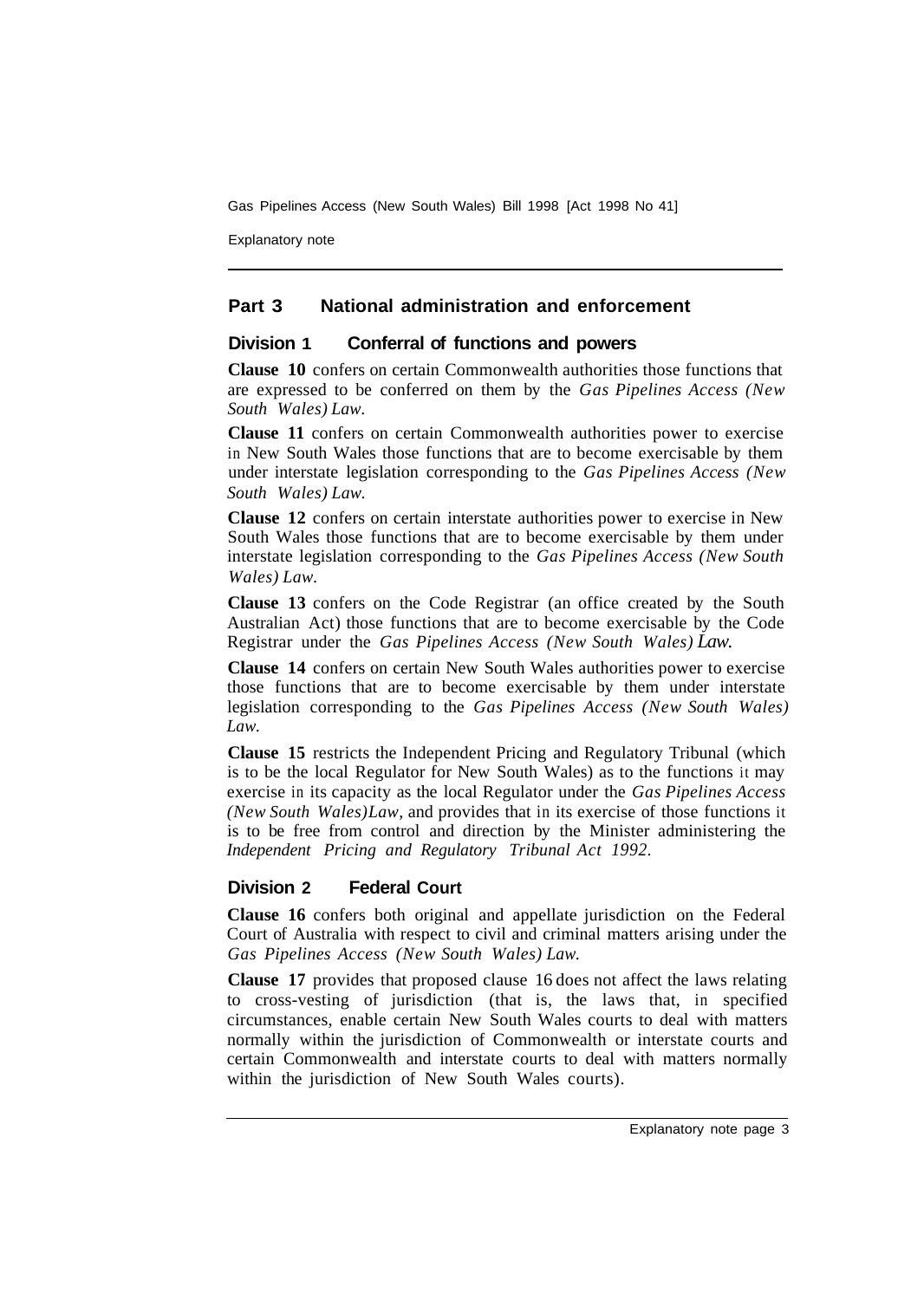Explanatory note

#### **Division 3 Administrative decisions**

**Clause 18** applies the *Administrative Decisions (Judicial Review) Act 1977*  of the Commonwealth as a law of New South Wales in relation to certain matters arising under the *Gas Pipelines Access (New South Wales) Law.* 

**Clause 19** applies the *Administrative Decisions (Judicial Review) Act 1977*  of the Commonwealth as a law of New South Wales in relation to certain matters arising under interstate legislation corresponding to the *Gas Pipelines Access (New South Wales) Law.* 

#### **Part 4 Miscellaneous**

**Clause 20** provides for the exemption from New South Wales stamp duty and other taxes of certain transactions that are entered into for the purpose of enabling the owner of a gas pipeline to comply with the requirements of the *Gas Pipelines Access (New South Wales) Law* by which such an owner is prohibited from operating a pipeline while owning assets that are used for the supply of natural gas or while being associated with any other person who supplies natural gas.

**Clause 21** provides that anything done under the *Gas Pipelines Access (New South Wales)* Law, or under interstate legislation corresponding to the *Gas Pipelines Access (New South Wales) Law,* by an authority of one jurisdiction with respect to a pipeline that is situated in two or more jurisdictions is taken to have been done under the legislation of each other jurisdiction by the corresponding officer of that other jurisdiction.

**Clause 22** is a formal provision that gives effect to the Schedule of amendments to other Acts and instruments.

**Clause 23** is a formal provision that gives effect to the Schedule of savings, transitional and other provisions.

**Clause 24** provides for the review of the proposed Act at the end of 5 years after the date of assent to the proposed Act.

**Schedule 1** amends the following Acts and instruments:

- *Gas Pipelines Access (New South Wales) Act 1998*
- *Gas Supply Act I996 No 38*
- *Gas Supply (General) Regulation 1997*